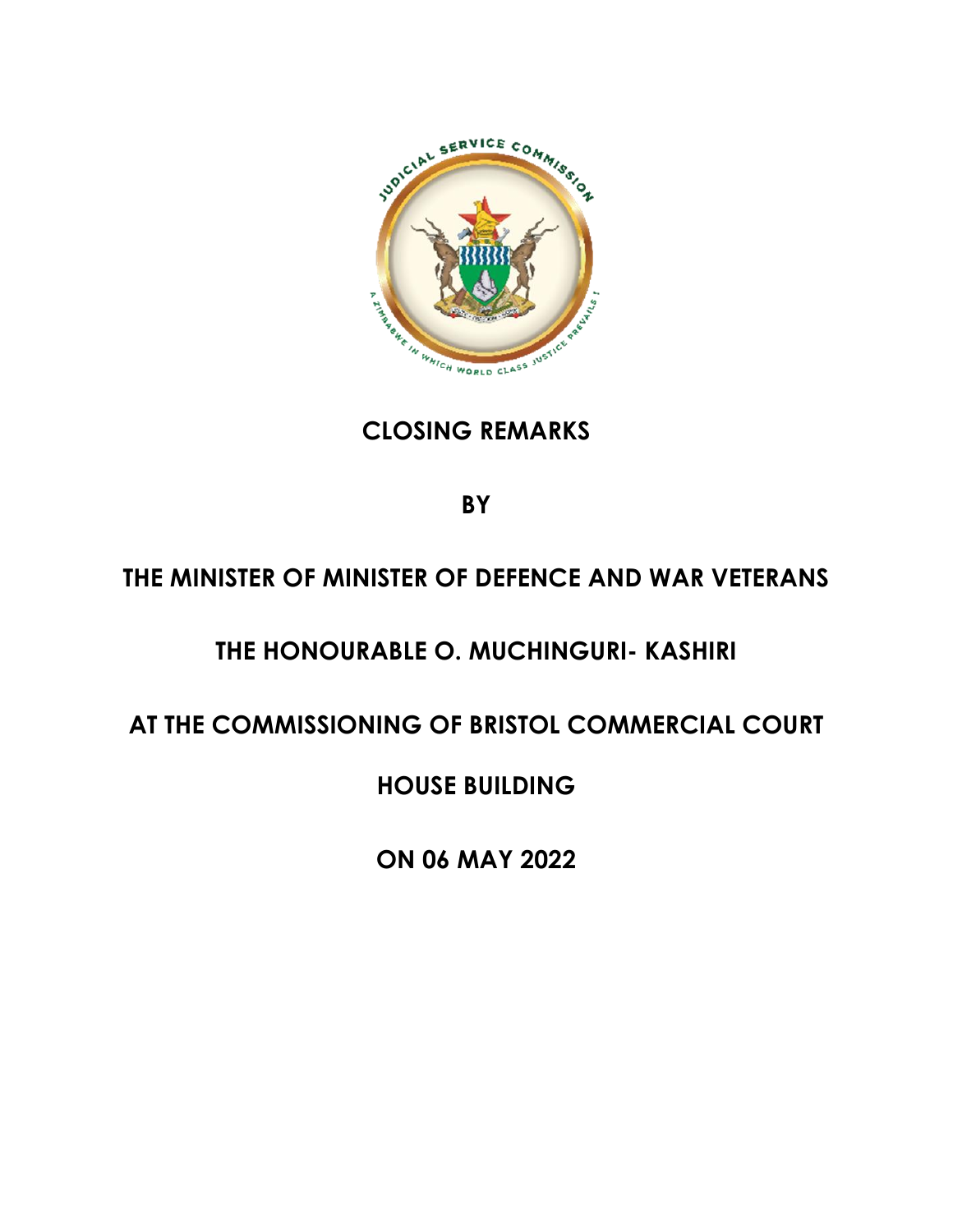#### **SALUTATIONS,**

**HIS EXCELLENCY CDE EMMERSON DAMBUDZO MNANGAGWA**, the Vice President Comrade General Constantine Chiwenga, Honourable Ministers of State and the Cabinet here present, the Honourable Chief Justice and Judges, Secretaries of various commissions represented here present, the Secretary of the Judicial Service Commission Mr. Walter Chikwana SIR, and all our most valued distinguished guests we have reached the end of this prestigious event. We have engaged our various senses, toured and seen the magnificent building, listened to the various speakers, and celebrated together.

I have been given the responsibility of delivering the words of thanks, and in that light, may I express deep gratitude to you **YOUR EXCELLENCY**, for accepting the invitation and having taken time off your many presidential obligations to be with us here today to officiate this ceremony.

The establishment of the Bristol House Commercial Court, is another massive step towards achieving world class justice in Zimbabwe. Indeed, we have an outstanding independent judiciary that is widely admired as a continental leader. This step taken today is only going to cement this position. We are right to be proud of our Judicial Service Commission, delivering justice for the past 12 years and influencing so many jurisdictions.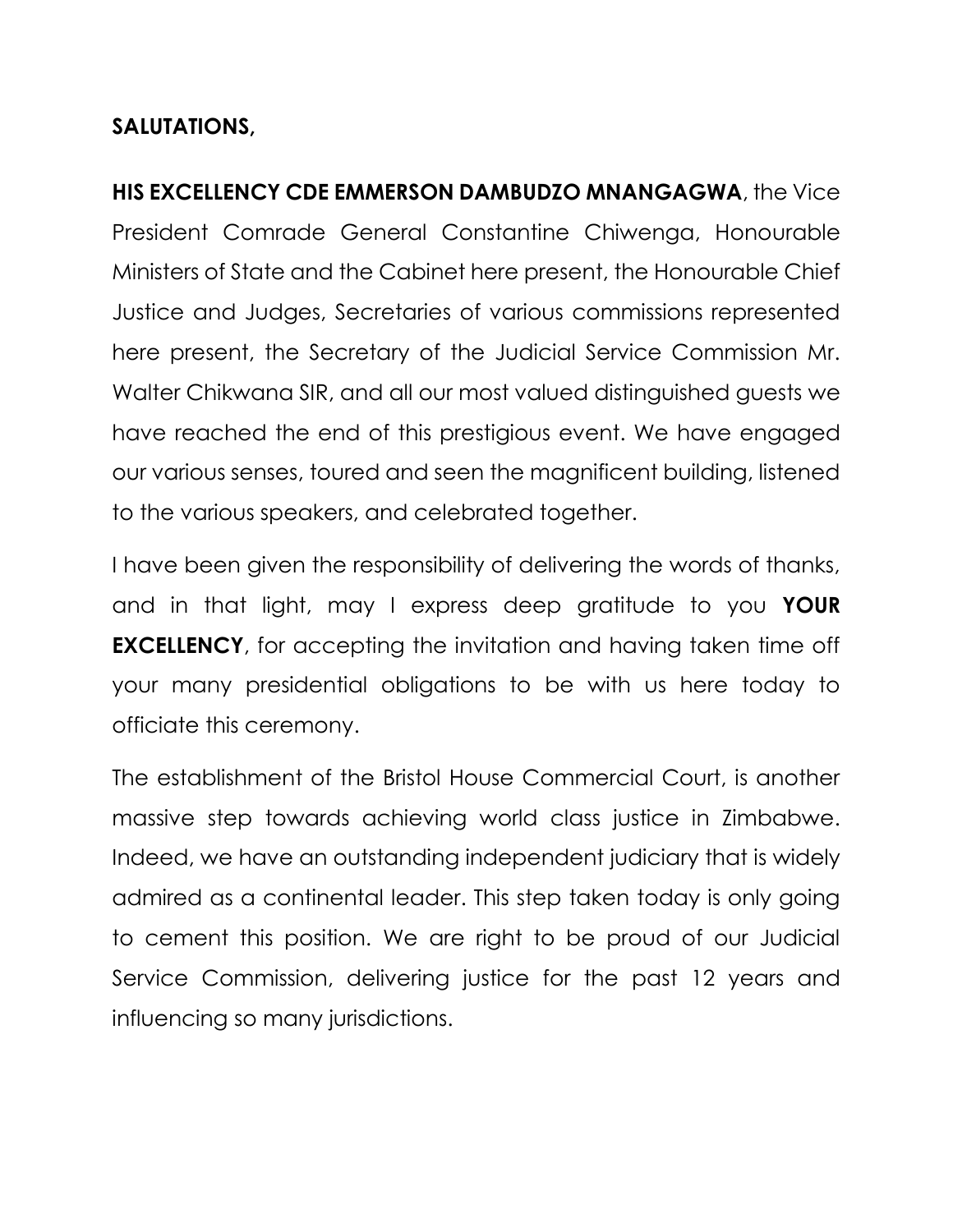As was mentioned by the various speakers, the Commercial Court will assist in curbing the enormous backlog which was facing the High Court Civil Division through hearing and settling disputes specifically of a commercial nature. That is not the only positive addition this court will bring. It will also ensure that the plans for economic development that have been set in motion by the Second Republic through various national documents is catapulted into reality, sooner rather than later.

As this event has shown, the Judicial Service Commission will continue to pursue the road of enhancing efficiency of the judiciary through advancement and the use of technology. Amongst its notable achievements, it is It is wholly remarkable and yet very Commendable that the Judicial Service Commission launched the first phase of the Integrated Electronic Case Management System on the **1st of May of 2022**.The IECMS will allow initiative was designed to deliver speed and efficiency improvements to the justice system.

The Judiciary has a mandate to uphold the rule of law and is doing so through the use of technological avenues. The virtual court system will in addition, save time and resources used by the litigants and legal practitioners in ensuring their presence before a court is reduced. The virtual court will definitely be a welcome addition, and is surely to make the processes smoother than they already are.

But there are real challenges still to address. Looking ahead, we need to make sure that our justice system continues to lead in the Region – that its impressive reputation is strengthened and that legal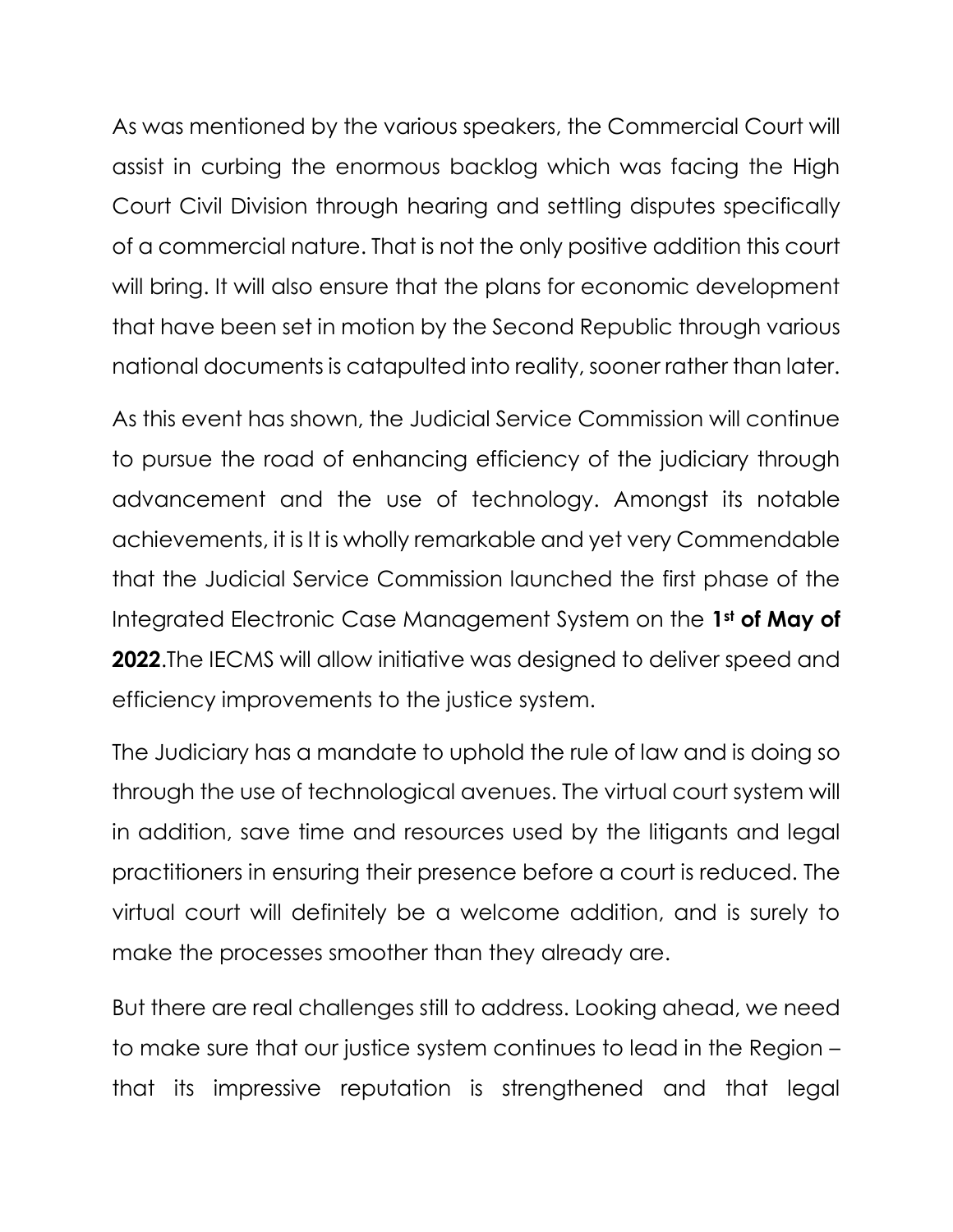professionals and ordinary people are equipped to seize every new opportunity. To do this, our system needs to continue with radical change, to advance modern IT and processes and to be located in buildings which are fit for purpose.

The reforms outlined here will achieve that by combining our respected traditions with the enabling power of technology. The vision is to modernize and upgrade our justice system so that it works even better for everyone, from judges and legal professionals, to witnesses, litigants and the vulnerable victims of crime. When they have to engage with the system, we want everyone to have available to them the finest justice system in the world.

As we prepare to break bread and depart, we are all reminded again of the duties that we have to further our agenda as a nation. We all have important tasks that are largely linked in a web of interconnected efficiency. One individual, organization, or task may not necessarily depend on the other, but the republic benefits more if all work together. We are all individual units that are fully functional in their own right, but when there is unity, collaboration, togetherness, we transcend even our own weaknesses, shatter ceilings and go beyond limits.

**YOUR EXCELLENCY**, as we close, we thank all the various stakeholders who have contributed and will continue to contribute. What we have started today will continue to affect generations to come, and it is our duty to show them what collaboration yields. As we look to the future,